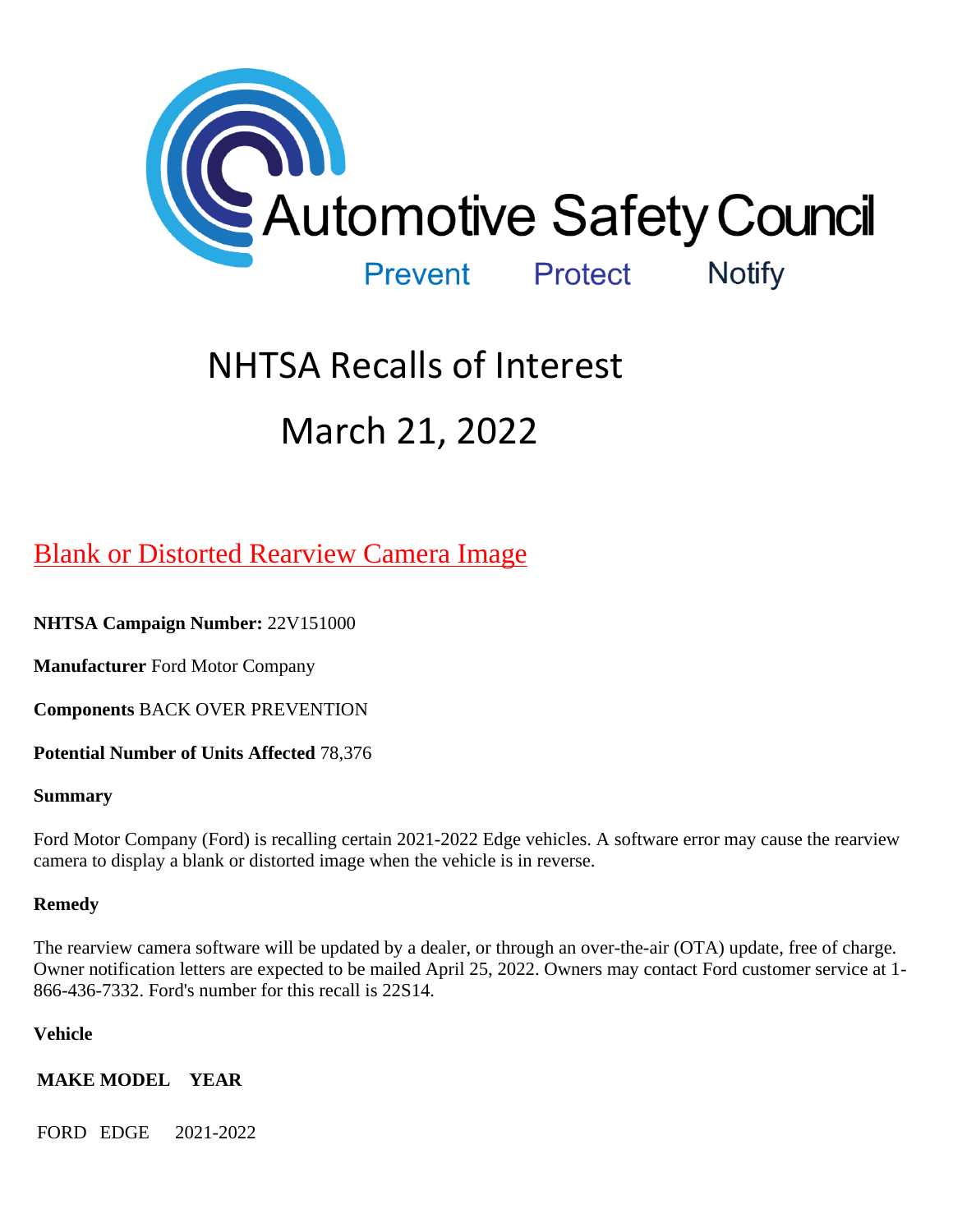# [Delayed Deployment of Front Side Air Bag](https://www.nhtsa.gov/recalls?nhtsaId=22V152#recalls530)

#### **NHTSA Campaign Number:** 22V152000

**Manufacturer** Volkswagen Group of America, Inc.

**Components** AIR BAGS

**Potential Number of Units Affected** 222,892

#### **Summary**

Volkswagen Group of America, Inc. (Volkswagen) is recalling certain 2019-2020 Atlas, 2020-2023 Atlas Cross Sport, and 2021-2023 Atlas FL vehicles. The door wiring harness electrical contacts may corrode, disrupting the electrical connection and delaying the deployment of the driver or passenger front side air bag during a side impact crash.

#### **Remedy**

The remedy is currently under development. Interim owner notification letters informing owners of the safety risk are expected to be mailed May 10, 2022. A second notice will be sent once the remedy becomes available. Owners may contact Volkswagen customer service at 1-800-893-5298. Volkswagen's number for this recall is 97GF.

#### **Vehicles**

| <b>MAKE</b>                            | <b>MODEL</b> | YEAR      |
|----------------------------------------|--------------|-----------|
| <b>VOLKSWAGEN ATLAS</b>                |              | 2019-2023 |
| VOLKSWAGEN ATLAS CROSS SPORT 2020-2023 |              |           |

# [ESC Light May Not Indicate Malfunction/FMVSS 126](https://www.nhtsa.gov/recalls?nhtsaId=22V140#recalls530)

#### **NHTSA Campaign Number:** 22V140000

**Manufacturer** Chrysler (FCA US, LLC)

#### **Components** SERVICE BRAKES, HYDRAULIC, ELECTRONIC STABILITY CONTROL

#### **Potential Number of Units Affected** 370,437

#### **Summary**

Chrysler (FCA US, LLC) is recalling certain 2019-2022 Ram 2500 and 2021-2022 Dodge Durango vehicles, and 2019-2022 3500 cab chassis with GVWR less than 10,000 lbs. The ABS control module software may prevent the electronic stability control (ESC) malfunction indicator light from illuminating during certain conditions. As such,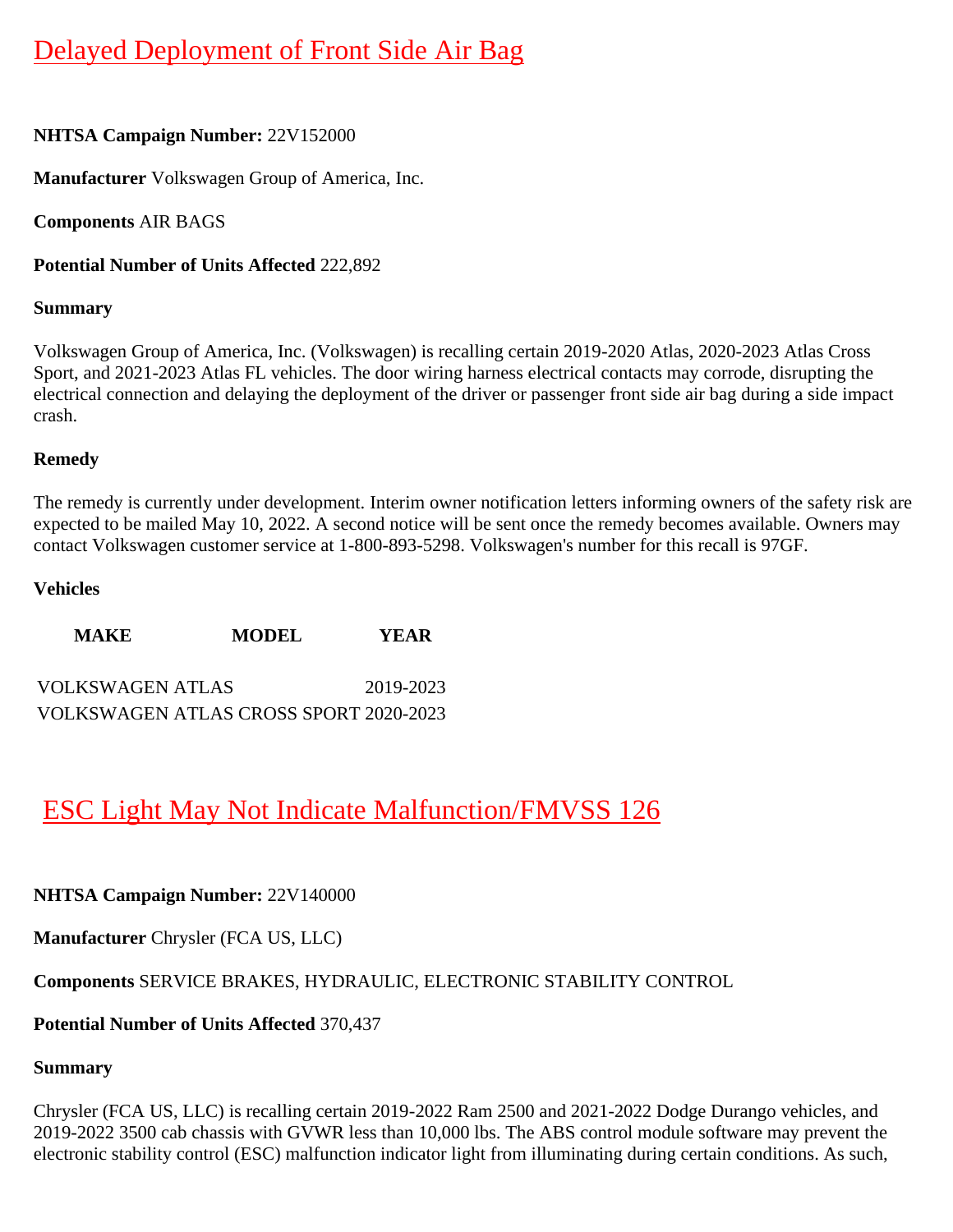these vehicles fail to comply with the requirements of Federal Motor Vehicle Safety Standard number 126, "Electronic Stability Control Systems."

#### **Remedy**

Dealers will update the ABS control module software, free of charge. Owner notification letters are expected to be mailed April 29, 2022. Owners may contact FCA US, LLC customer service at 1-800-853-1403. FCA US, LLC's number for this recall is Z20.

#### **Vehicles**

**MAKE MODEL YEAR**

|            | DODGE DURANGO 2021-2022 |           |
|------------|-------------------------|-----------|
| RAM.       | 2500                    | 2019-2022 |
| <b>RAM</b> | 3500                    | 2019-2022 |

# [Taillight Malfunction/FMVSS 108](https://www.nhtsa.gov/recalls?nhtsaId=22V141#recalls530)

#### **NHTSA Campaign Number:** 22V141000

**Manufacturer** General Motors, LLC

**Components** EXTERIOR LIGHTING

**Potential Number of Units Affected** 9

#### **Summary**

General Motors, LLC (GM) is recalling certain 2022 GMC Hummer EV vehicles. Taillight software can cause one or both rear taillights to become inoperative, or remain fully or partially illuminated. As such, these vehicles fail to comply with the requirements of Federal Motor Vehicle Safety Standard number 108, "Lamps, Reflective Devices, and Associated Equipment."

#### **Remedy**

Dealers will inspect and replace as necessary, the left and/or right rear taillight assemblies. Owner notification letters are expected to be mailed April 25, 2022. Owners may contact GMC customer service at 1-800-462-8782. GM's number for this recall is N222359830.

#### **Vehicle**

**MAKE MODEL YEAR**

GMC HUMMER EV 2022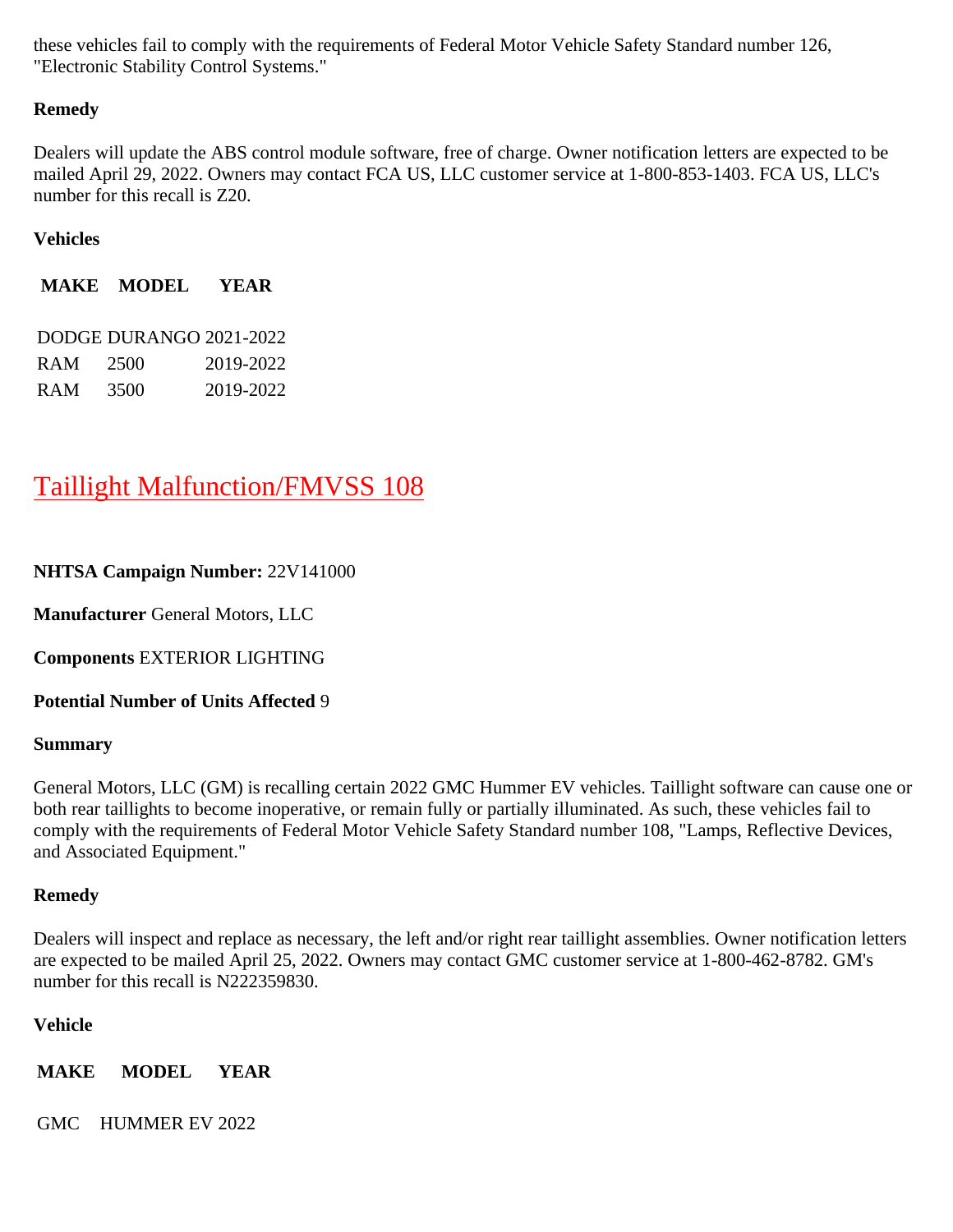# [Windshield Wiper Motor May Fail](https://www.nhtsa.gov/recalls?nhtsaId=22V142#recalls530)

# **NHTSA Campaign Number:** 22V142000

**Manufacturer** Ford Motor Company

**Components** VISIBILITY

### **Potential Number of Units Affected** 157,306

### **Summary**

Ford Motor Company (Ford) is recalling certain 2021 F-150 vehicles. The front windshield wiper motor may become inoperative, causing the wipers to fail.

#### **Remedy**

Dealers will replace the front windshield wiper motor, free of charge. Owner notification letters are expected to be mailed April 18, 2022. Owners may contact Ford customer service at 1-866-436-7332. Ford's number for this recall is 22S12.

#### **Vehicle**

### **MAKE MODEL YEAR**

FORD F-150 2021

# [Fuel Gauge May Display Inaccurate Fuel Reading](https://www.nhtsa.gov/recalls?nhtsaId=22V155#recalls530)

# **NHTSA Campaign Number:** 22V155000

**Manufacturer** Volkswagen Group of America, Inc.

**Components** ELECTRICAL SYSTEM

**Potential Number of Units Affected** 45,789

### **Summary**

Volkswagen Group of America, Inc. (Audi) is recalling certain 2021 Audi RS6 Avant, RS7, 2020-2021 A6 Allroad, S6 Sedan, S7, 2019-2021 A6 Sedan, and A7 vehicles. The fuel level sender may stick, causing an inaccurate fuel level reading to be displayed on the instrument cluster.

#### **Remedy**

Dealers will install a new sensor in the tank, free of charge. Owner notification letters are expected to be mailed May 13, 2022. Owners may contact Audi customer service at 1-800-253-2834. Audi's number for this recall is 20DN.